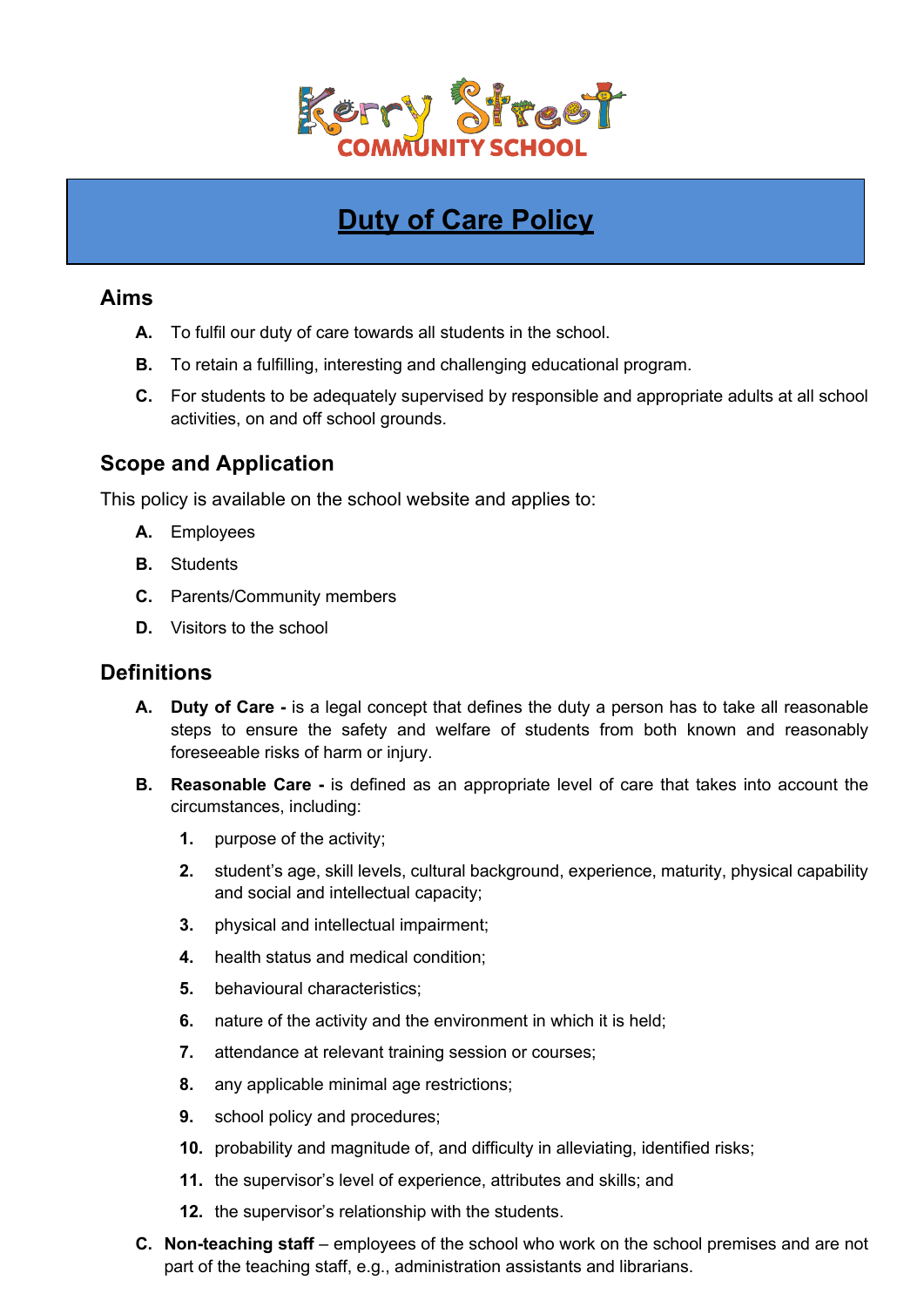- **D. Volunteer** an adult or organisation who/which offers services for school activities but receives no remuneration from the school for the services provided, e.g. parents/guardians and other relatives, community members, employers who accept students on work experience and student teachers.
- **E. Visitors** any visitors to the school who are not community members.
- **F. Allied Health Professionals** *–* external providers from non-school organisations who attend school to observe and consult with teachers and work with students individually, or in small groups to support the achievement of goals in students' documented plans, e.g. Speech Pathologist, Occupational Therapist, Psychologists.
- **G. External Providers** a business/individual engaged by the school to provide a venue, service and/or expertise appropriate to a particular school activity, e.g. private dance teacher, Perth Zoo, AQUA, SciTech.
- **H. Supervisor -** any adult including a parent, grandparent, volunteer, teacher, member of staff, allied health professional, external provider or other adult, deemed suitable by the school, who is actively supervising students.
- **I. Risk Management** involves the identification, evaluation, treatment and ongoing monitoring of risks.
- **J. Child related work -** work is 'child-related work' if the **usual duties** of the work involve, or are likely to involve, **contact** with a child in connection with one of the categories covered in section 6 of the *Working with Children (Criminal Record Checking) Act 2004* (The WWC Act).
- **K. School environment** Any physical or virtual place made available or authorised by the school governing authority for use by a child during or outside school hours including a campus of the school, online school environments or other locations provided by the school for a child's use (including, without limitation, locations used for school camps, sporting events, excursions, competitions and other events).
- **L. Contact** is defined as:
	- **i.** Any form of **physical contact;**
	- **ii.** Any form of **oral communication**, whether face to face, by telephone or otherwise or
	- **iii.** Any form of **electronic communication.**

### **Principles**

- **A.** The school has a duty to take reasonable care to ensure that it provides a safe physical and online environment, employs competent teachers and ensures that all staff are equipped with adequate knowledge and training to satisfy their duty of care requirements.
- **B.** All school staff have a duty of care to protect students from reasonably foreseeable risk of harm during all school activities, on and off the school site. The school maintains a duty of care towards students, parents and any Third Party even during activities which are considered family activities.
- **C.** In performing their duty of care responsibilities staff exercise their professional judgement to achieve a balance between ensuring that students do not face an unreasonable risk of harm, encouraging students' independence and maximising learning opportunities.

## **Responsibilities**

#### **A. Board**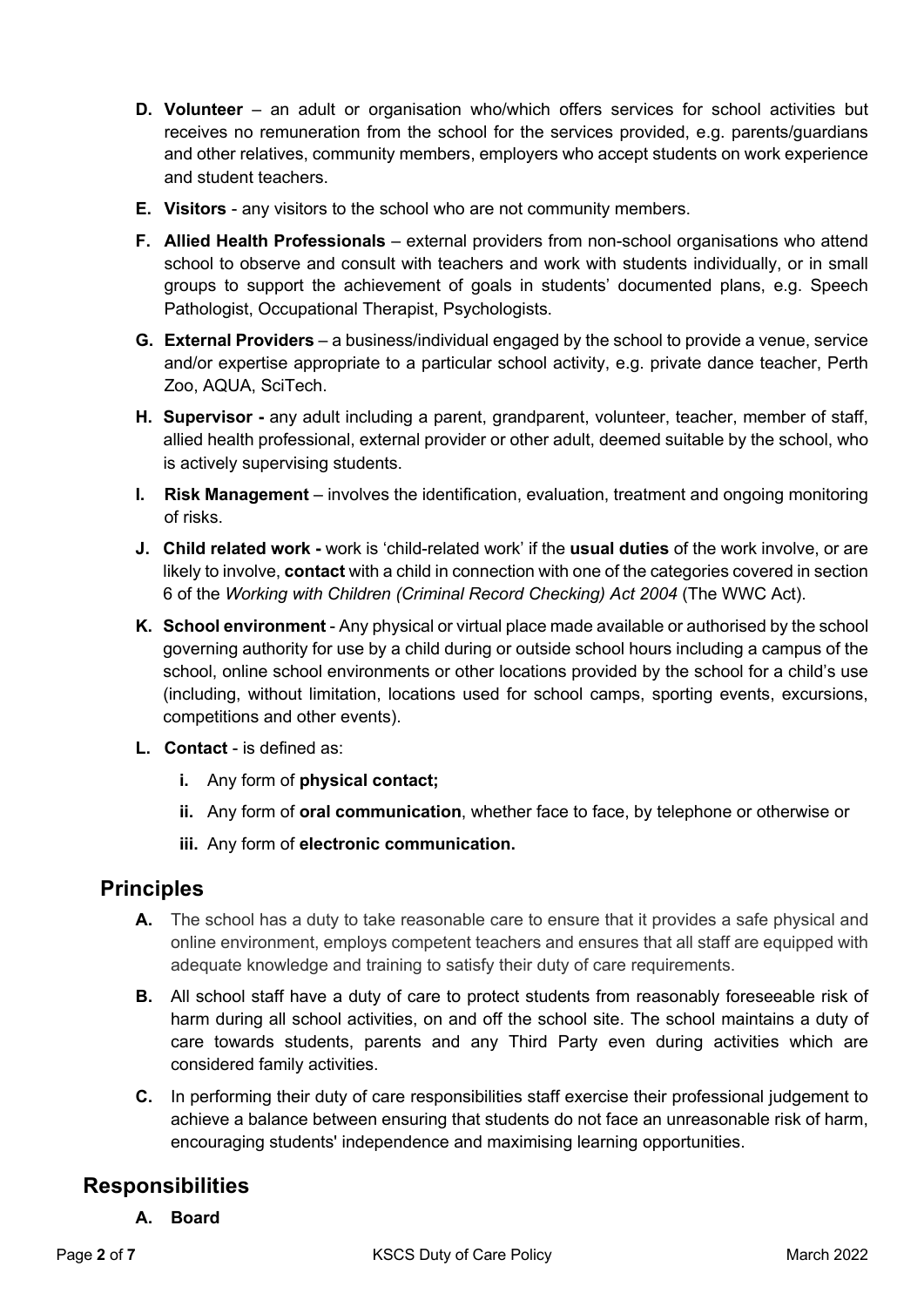- **1.** Review and update this policy in consultation with relevant parties.
- **2.** Set the framework of and oversee the development, implementation and enforcement of the school's policies, procedures and protocols.
- **3.** Read, understand and sign the *KSCS Staff Code of Conduct.*

#### **B. Principal**

- **1.** Ensure that appropriate persons with suitable qualifications are employed by, and volunteer at, the school.
- **2.** Ensure police clearances, working with children checks and confidential declarations from staff, Board members, volunteers and contractors are obtained as required.
- **3.** Ensure all employees, volunteers, external providers and visitors to the school receive an appropriate induction and inform them of their duty of care responsibilities.
- **4.** Apply appropriate risk management strategies to reduce the foreseeable risk of harm to students during all school activities conducted on and off the school site.
- **5.** Determine supervision levels and suitability of staff to supervise students for all school activities.
- **6.** Ensure appropriate *Codes of Conduct* are developed in collaboration with stakeholders, understood and signed by all community members.
- **7.** Ensure the school is adequately insured.
- **8.** Read, understand and sign the *KSCS Staff Code of Conduct.*

#### **C. All Staff including Volunteers**

- **1.** Understand and comply with relevant duty of care requirements.
- **2.** Apply appropriate risk management strategies to reduce the foreseeable risk of harm to students during all school activities conducted on and off the school site.
- **3.** Cooperate in the supervision of students during all school activities including before and after school.
- **4.** View the photo identification of a person unknown to the community who is responsible for picking up a student.
- **5.** Read, understand and sign the *KSCS Staff Code of Conduct*

#### **D. Administration Staff**

- **1.** Obtain copies of relevant police clearances, working with children checks and confidential declarations from employees, volunteers, external providers, visitors to the school and community members as required.
- **2.** Ensure all employees, volunteers, external providers, visitors to the school and community members comply with sign-in procedures and receive an appropriate induction.
- **3.** Confirm that all external providers have minimum levels of insurance.
- **4.** Track and maintain all records and inform relevant parties if/when documents need renewing.

#### **E. Teaching Staff**

**1.** Be aware of and implement all school policies affecting students' safety and welfare.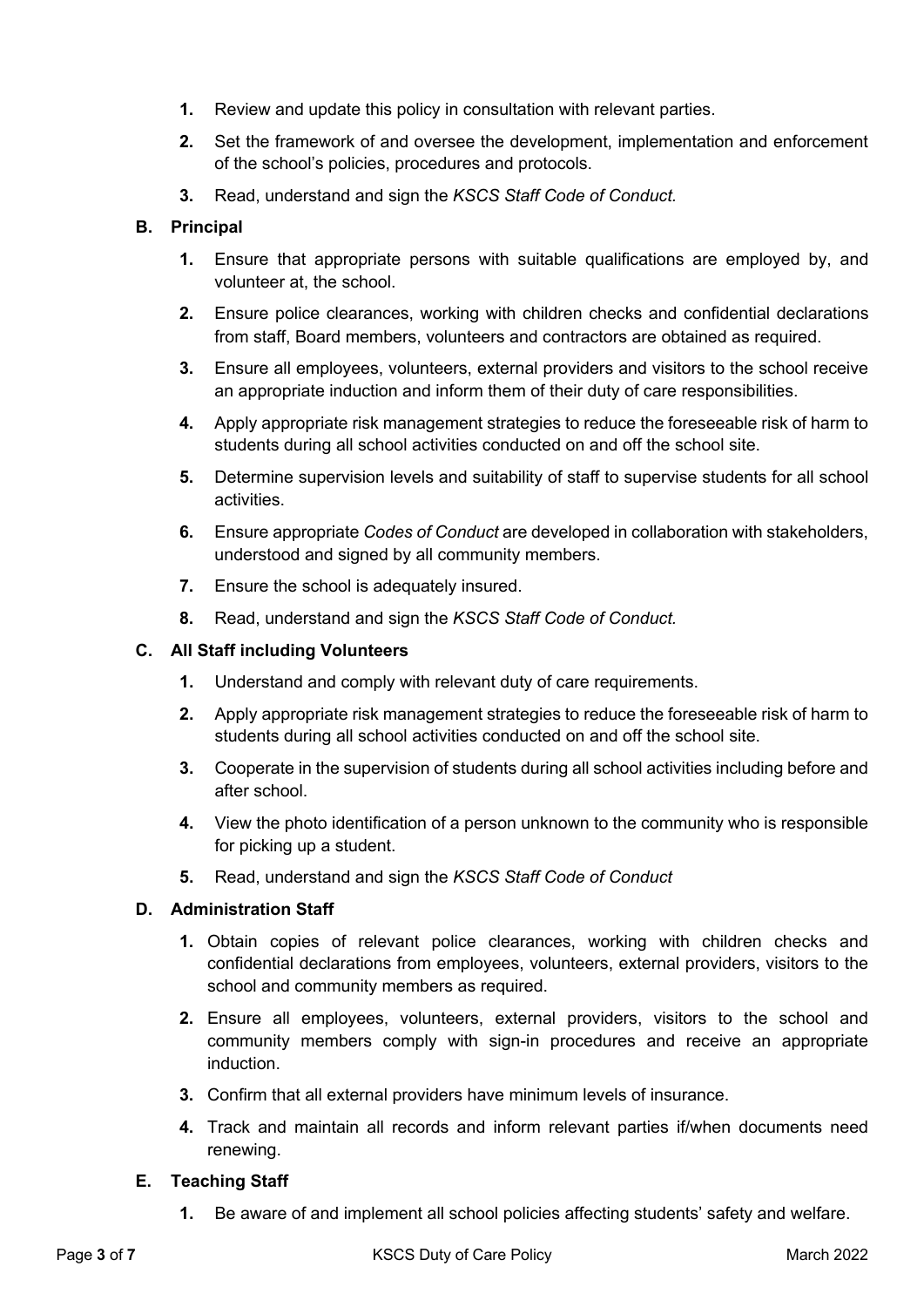- **2.** Provide adequate supervision.
- **3.** Ensure equipment is safe for student use.
- **4.** Be proactive in recognising risks or changing circumstances and adjusting supervision appropriately.
- **5.** Assess individual student capabilities in engaging in activities.
- **6.** Provide appropriate medical assistance if required.

#### **F. Supervisors**

- **1.** Actively supervise students in their care.
- **2.** Follow directions of and communicate clearly with Principal or person in charge.
- **3.** Communicate risks to appropriate person.

#### **G. Adult members of school community**

- **1.** Obtain and provide a copy of a current WWCC or Police Clearance if required.
- **2.** Bring to the attention of the relevant person or group within the school, any risks they observe or concern they have with supervision.
- **3.** Participate in school activities such as camps and excursions, contributing to the supervision of students.
- **4.** Inform staff of any limitations their child/ren may have in participating in any school activity.
- **5.** Inform staff if someone different than the responsible parent/carer will be collecting their child from school.
- **6.** Provide identification if asked.
- **7.** Read, understand and sign the *KSCS Community Code of Conduct.*

#### **H. External Providers and Visitors to the school**

- **1.** Supply all required documentation.
- **2.** Read, understand and sign the *KSCS Visitors and External Providers Code of Conduct.*
- **3.** Sign-in and out.
- **4.** Comply with all directions from staff.
- **I. Students** 
	- **1.** Cooperate with staff and supervisors.
	- **2.** Read, understand, sign and comply with the *KSCS Student Code of Conduct.*

## **Related Legislation**

- **A.** Associations Incorporation Act 2015
- **B.** Children and Community Services Amendment Act 2008
- **C.** Civil Liability Act 2002
- **D.** Disability Discrimination Act 1992 (Cth)
- **E.** Equal Opportunity Act 1984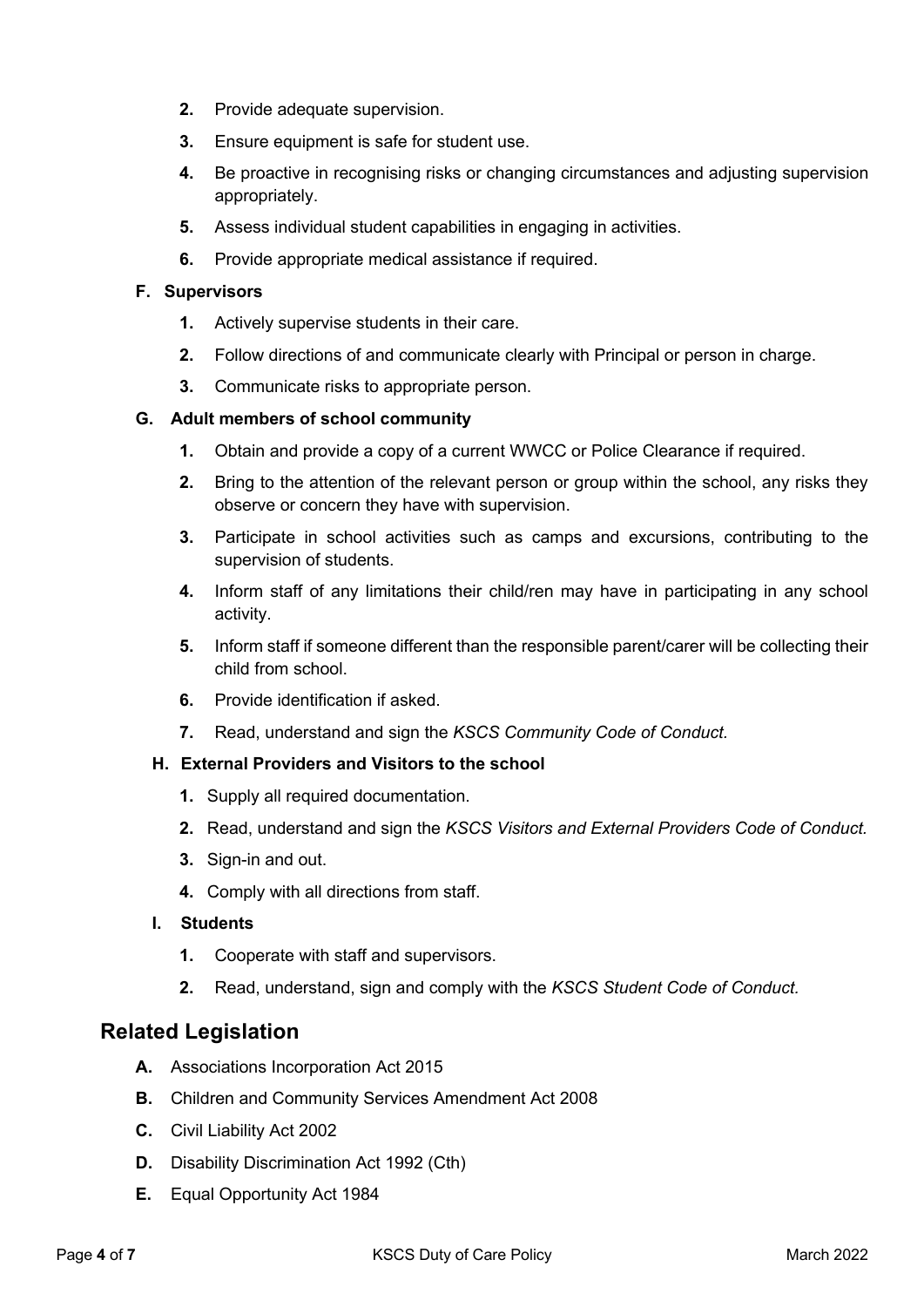- **F.** Occupational Safety and Health Act 1984 (WA)
- **G.** Occupational Safety and Health Regulations 1996 (WA)
- **H.** Occupiers Liability Act 1985
- **I.** School Curriculum and Standards Authority Act 1997 (WA)
- **J.** School Education Act 1999 (WA)
- **K.** School Education Regulations 2000 (WA), Regulations 38
- **L.** Sex Discrimination Act 1984 (Cth)
- **M.** Teacher Registration Act, 2012 (WA)
- **N.** Volunteers and Food and Other Donors (Protection from Liability) Act 2002 (WA)
- **O.** Workers' Compensation and Injury Management Act 1981
- **P.** Working with Children (Criminal Record Checking) Act 2004

### **Related Kerry Street Documentation**

- **A.** Procedures and Forms including:
	- **1.** Duty of Care Guidelines
	- **2.** Volunteer Procedure
	- **3.** Volunteer Induction Checklist
	- **4.** Police Clearances, Working with Children Checks and Confidential Declarations **Guidelines**
	- **5.** Confidential Declaration for Visitors Form
	- **6.** External Providers and Visitors Procedure
	- **7.** Visitors and External providers Code of Conduct
	- **8.** Before and after School Supervision Procedure
	- **9.** Level of Supervision Guidelines
	- **10.** Supervision of Toileting Procedure
	- **11.** Toileting Care Plan
	- **12.** Record of Intimate Care Intervention
- **B.** Policies including:
	- **1.** Child Safety and Wellbeing Policy
	- **2.** Human Resource Management Policy
	- **3.** Concerns, Complaints and Disputes Policy
	- **4.** Bullying Policy
	- **5.** Behaviour Guidance Policy
	- **6.** Excursions, Incursion, Camp and Activity Policy
	- **7.** Staff Conduct and Discipline Policy
	- **8.** Illness, First Aid and Medication Policy